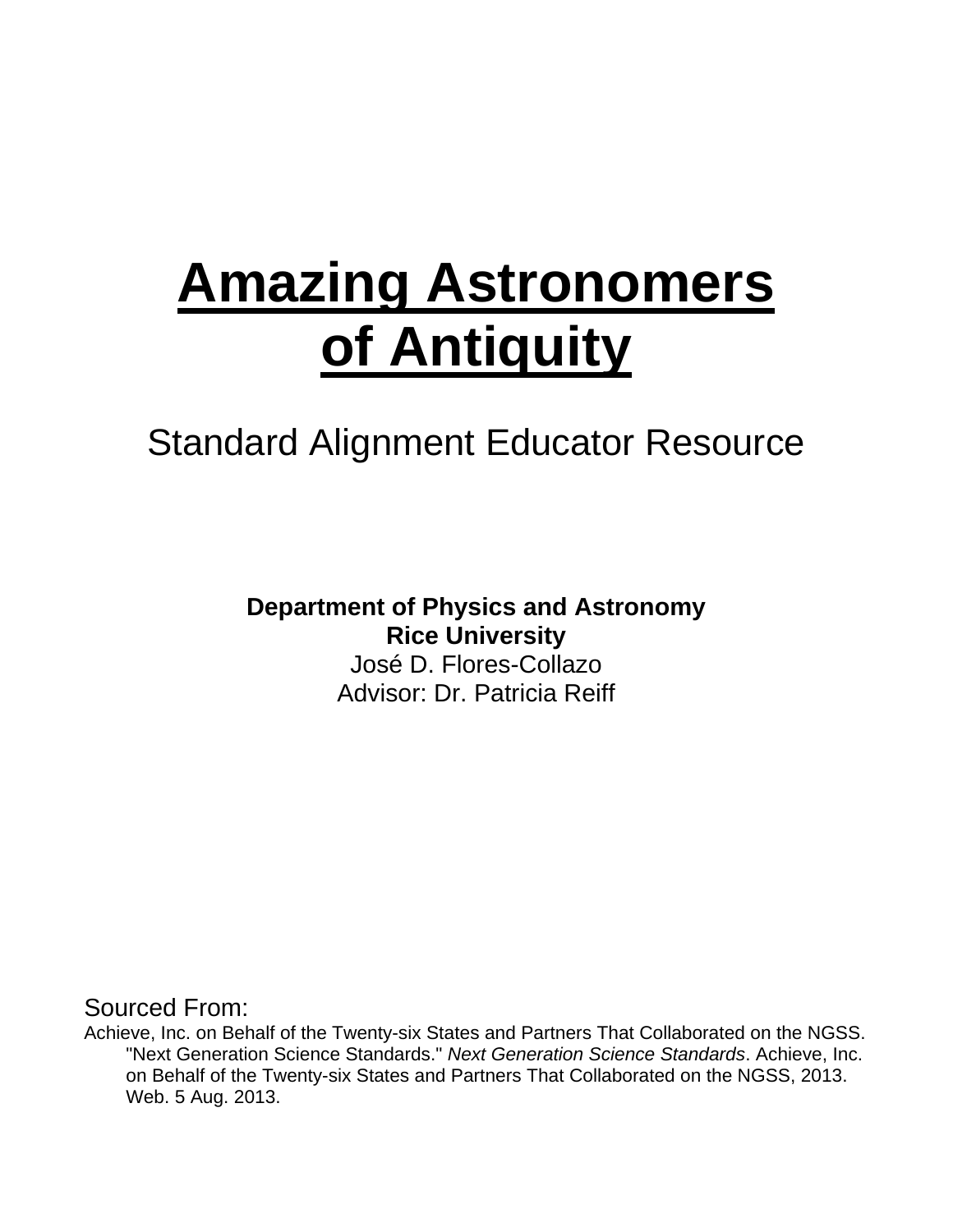# **Next Generation Science Standards**

Primary Focus 

-Indicates that the show aligns fully and/or fully covers the scientific principle within the specific standard.

#### **Secondary Focus**

-Indicates that the context of the show vs. the standard does not fully align. The scientific principle within the specific standard is discussed and the show provides the student with valuable information or visualization that will help them complete the standard, however the student may not be directed to perform the same task that is outlined in the standard.

#### Ancillary Material

-Indicates standard that is not explicitly discussed or shown but can be inferred by the viewer through either prior knowledge that relates to the show topics or new knowledge gained through watching the show.

Additional information on criteria used to align each standard can be found at: http://www.nextgenscience.org/search-standards-dci

### **K-5**

- **K-PS2-1. Plan and conduct an investigation to compare the effects of different strengths or different directions of pushes and pulls on the motion of an object.** [Clarification Statement: Examples of pushes or pulls could include a string attached to an object being pulled, a person pushing an object, a person stopping a rolling ball, and two objects colliding and pushing on each other.] [*Assessment Boundary: Assessment is limited to different relative strengths or different directions, but not both at the same time. Assessment does not include non-contact pushes or pulls such as those produced by magnets.*]
- **K-PS3-1. Make observations to determine the effect of sunlight on Earth's surface.** [Clarification Statement: Examples of Earth's surface could include sand, soil, rocks, and water] [Assessment Boundary: Assessment of temperature is limited to relative measures such as warmer/cooler.]
- **K-ESS2-1. Use and share observations of local weather conditions to describe patterns over time.** [Clarification Statement: Examples of qualitative observations could include descriptions of the weather (such as sunny, cloudy, rainy, and warm); examples of quantitative observations could include numbers of sunny, windy, and rainy days in a month. Examples of patterns could include that it is usually cooler in the morning than in the afternoon and the number of sunny days versus cloudy days in different months.] [Assessment Boundary: Assessment of quantitative observations limited to whole numbers and relative measures such as warmer/cooler.]
- **K-ESS2-2. Construct an argument supported by evidence for how plants and animals (including humans) can change the environment to meet their needs.** [Clarification Statement: Examples of plants and animals changing their environment could include a squirrel digs in the ground to hide its food and tree roots can break concrete.]
- **K-ESS3-2. Ask questions to obtain information about the purpose of weather forecasting to prepare for, and respond to, severe weather.\*** [Clarification Statement: Emphasis is on local forms of severe weather.]
- **1-PS4-2. Make observations to construct an evidence-based account that objects in darkness can be seen only when illuminated.** [Clarification Statement: Examples of observations could include those made in a completely dark room, a pinhole box, and a video of a cave explorer with a flashlight. Illumination could be from an external light source or by an object giving off its own light.]
- **1-PS4-3. Plan and conduct investigations to determine the effect of placing objects made with different materials in the path of a beam of light.** [Clarification Statement: Examples of materials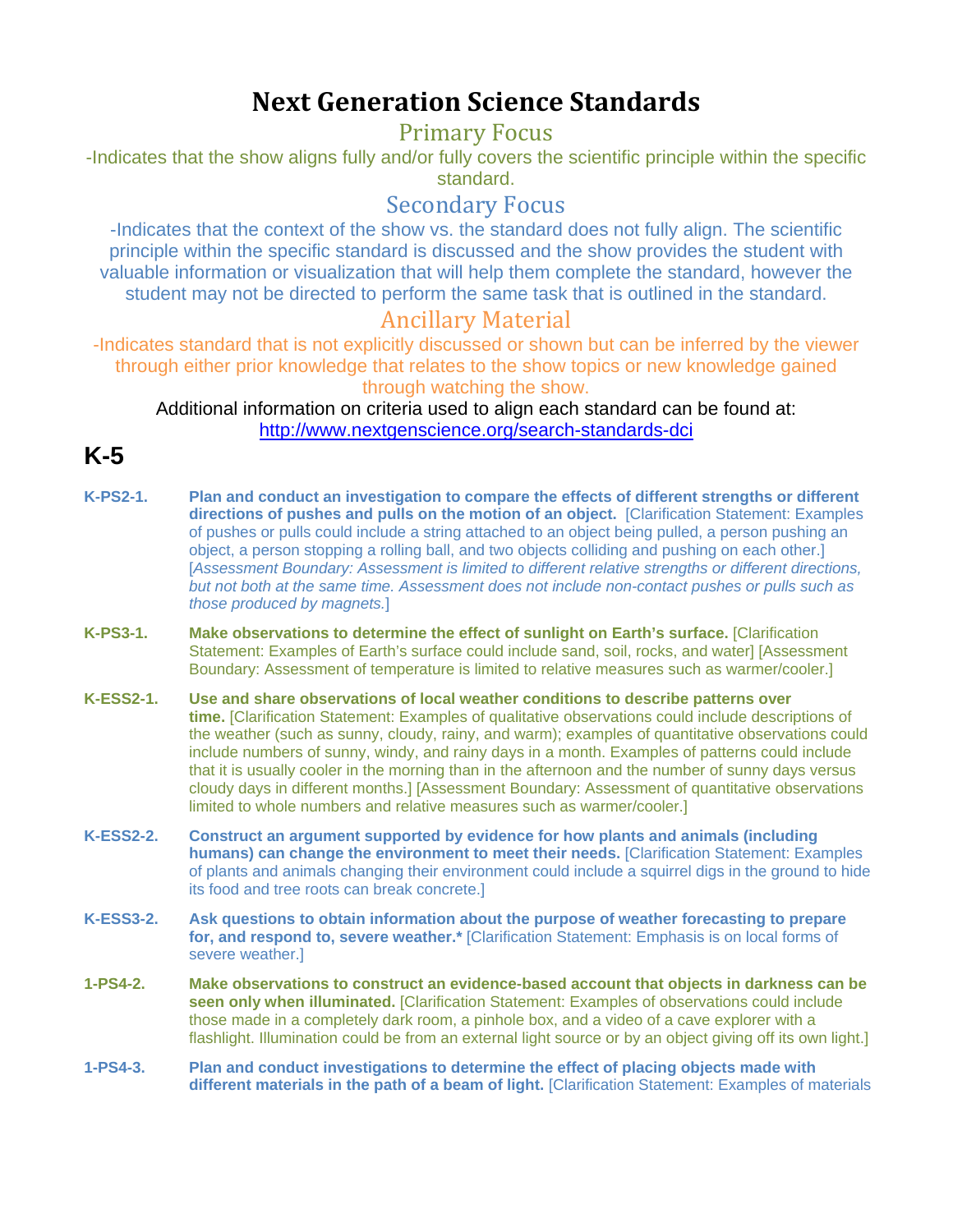could include those that are transparent (such as clear plastic), translucent (such as wax paper), opaque (such as cardboard), and reflective (such as a mirror).] [Assessment Boundary: Assessment does not include the speed of light.]

- **1-ESS1-1. Use observations of the sun, moon, and stars to describe patterns that can be predicted.** [Clarification Statement: Examples of patterns could include that the sun and moon appear to rise in one part of the sky, move across the sky, and set; and stars other than our sun are visible at night but not during the day.] [Assessment Boundary: Assessment of star patterns is limited to stars being seen at night and not during the day.]
- **1-ESS1-2. Make observations at different times of year to relate the amount of daylight to the time of year.** [Clarification Statement: Emphasis is on relative comparisons of the amount of daylight in the winter to the amount in the spring or fall.] [Assessment Boundary: Assessment is limited to relative amounts of daylight, not quantifying the hours or time of daylight.]
- **2-PS1-1. Plan and conduct an investigation to describe and classify different kinds of materials by their observable properties.** [Clarification Statement: Observations could include color, texture, hardness, and flexibility. Patterns could include the similar properties that different materials share.]
- **2-PS1-2. Analyze data obtained from testing different materials to determine which materials have the properties that are best suited for an intended purpose.\*** [Clarification Statement: Examples of properties could include, strength, flexibility, hardness, texture, and absorbency.] [Assessment Boundary: Assessment of quantitative measurements is limited to length.]
- **2-PS1-3. Make observations to construct an evidence-based account of how an object made of a small set of pieces can be disassembled and made into a new object.** [Clarification Statement: Examples of pieces could include blocks, building bricks, or other assorted small objects.]
- **2-LS2-1. Plan and conduct an investigation to determine if plants need sunlight and water to grow.** [Assessment Boundary: Assessment is limited to testing one variable at a time.]
- **2-ESS1-1. Use information from several sources to provide evidence that Earth events can occur quickly or slowly.** [Clarification Statement: Examples of events and timescales could include volcanic explosions and earthquakes, which happen quickly and erosion of rocks, which occurs slowly.] [Assessment Boundary: Assessment does not include quantitative measurements of timescales.]
- **2-ESS2-2. Develop a model to represent the shapes and kinds of land and bodies of water in an area.** [Assessment Boundary: Assessment does not include quantitative scaling in models.]
- **K-2-ETS1-1. Ask questions, make observations, and gather information about a situation people want to change to define a simple problem that can be solved through the development of a new or improved object or tool.**
- **K-2-ETS1-2. Develop a simple sketch, drawing, or physical model to illustrate how the shape of an object helps it function as needed to solve a given problem.**
- **3-PS2-2. Make observations and/or measurements of an object's motion to provide evidence that that a pattern can be used to predict future motion.** [Clarification Statement: Examples of motion with a predictable pattern could include a child swinging in a swing, a ball rolling back and forth in a bowl, and two children on a see-saw.] [Assessment Boundary: Assessment does not include technical terms such as period and frequency.]
- **3-ESS2-1. Represent data in tables and graphical displays to describe typical weather conditions expected during a particular season.** [Clarification Statement: Examples of data could include average temperature, precipitation, and wind direction.] [Assessment Boundary: Assessment of graphical displays is limited to pictographs and bar graphs. Assessment does not include climate change.]
- **3-ESS2-2. Obtain and combine information to describe climates in different regions of the world.**
- **4-PS4-2. Develop a model to describe that light reflecting from objects and entering the eye allows objects to be seen.** [Assessment Boundary: Assessment does not include knowledge of specific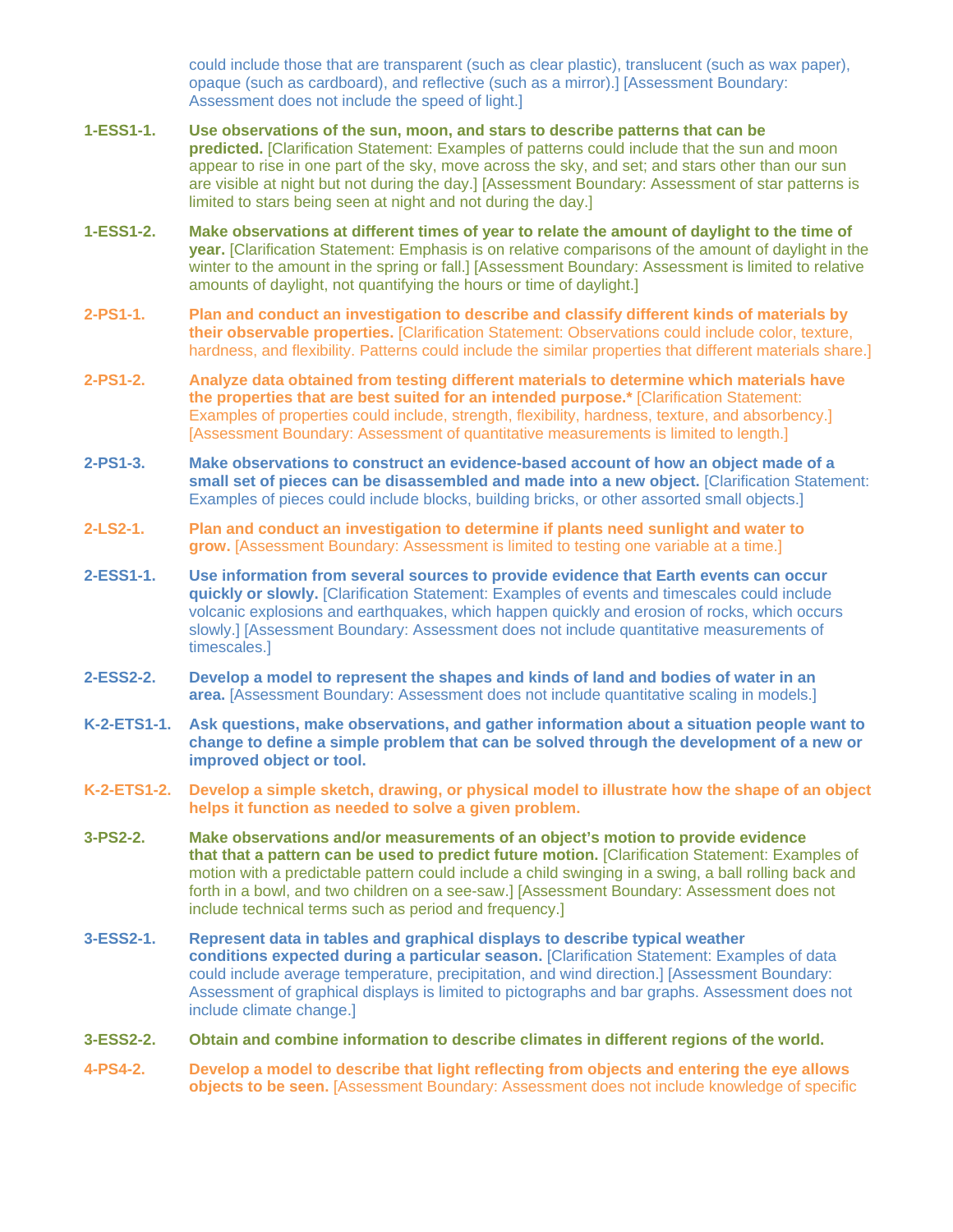colors reflected and seen, the cellular mechanisms of vision, or how the retina works.]

- **4-ESS2-2. Analyze and interpret data from maps to describe patterns of Earth's features.** [Clarification Statement: Maps can include topographic maps of Earth's land and ocean floor, as well as maps of the locations of mountains, continental boundaries, volcanoes, and earthquakes.]
- **5-PS2-1. Support an argument that the gravitational force exerted by Earth on objects is directed down.** [Clarification Statement: "Down" is a local description of the direction that points toward the center of the spherical Earth.] [Assessment Boundary: Assessment does not include mathematical representation of gravitational force.]
- **5-ESS1-1. Support an argument that differences in the apparent brightness of the sun compared to other stars is due to their relative distances from the Earth.** [Assessment Boundary: Assessment is limited to relative distances, not sizes, of stars. Assessment does not include other factors that affect apparent brightness (such as stellar masses, age, stage).]
- **5-ESS1-2. Represent data in graphical displays to reveal patterns of daily changes in length and direction of shadows, day and night, and the seasonal appearance of some stars in the night sky.** [Clarification Statement: Examples of patterns could include the position and motion of Earth with respect to the sun and selected stars that are visible only in particular months.] [Assessment Boundary: Assessment does not include causes of seasons.]
- **5-ESS2-1. Develop a model using an example to describe ways the geosphere, biosphere, hydrosphere, and/or atmosphere interact.** [Clarification Statement: Examples could include the influence of the ocean on ecosystems, landform shape, and climate; the influence of the atmosphere on landforms and ecosystems through weather and climate; and the influence of mountain ranges on winds and clouds in the atmosphere. The geosphere, hydrosphere, atmosphere, and biosphere are each a system.] [Assessment Boundary: Assessment is limited to the interactions of two systems at a time.]
- **5-ESS2-2. Describe and graph the amounts and percentages of water and fresh water in various reservoirs to provide evidence about the distribution of water on Earth.** [Assessment Boundary: Assessment is limited to oceans, lakes, rivers, glaciers, ground water, and polar ice caps, and does not include the atmosphere.]
- **5-ESS3-1. Obtain and combine information about ways individual communities use science ideas to protect the Earth's resources and environment.**
- **3-5-ETS1-2. Generate and compare multiple possible solutions to a problem based on how well each is likely to meet the criteria and constraints of the problem.**

#### **6-8 Physical Sciences**

- **MS-PS2-2. Plan an investigation to provide evidence that the change in an object's motion depends on the sum of the forces on the object and the mass of the object.** [Clarification Statement: Emphasis is on balanced (Newton's First Law) and unbalanced forces in a system, qualitative comparisons of forces, mass and changes in motion (Newton's Second Law), frame of reference, and specification of units.] [Assessment Boundary: Assessment is limited to forces and changes in motion in one-dimension in an inertial reference frame and to change in one variable at a time. Assessment does not include the use of trigonometry.]
- **MS-PS2-4. Construct and present arguments using evidence to support the claim that gravitational interactions are attractive and depend on the masses of interacting objects.** [Clarification Statement: Examples of evidence for arguments could include data generated from simulations or digital tools; and charts displaying mass, strength of interaction, distance from the Sun, and orbital periods of objects within the solar system.] [Assessment Boundary: Assessment does not include Newton's Law of Gravitation or Kepler's Laws.]
- **MS-PS2-5. Conduct an investigation and evaluate the experimental design to provide evidence that fields exist between objects exerting forces on each other even though the objects are not in contact.** [Clarification Statement: Examples of this phenomenon could include the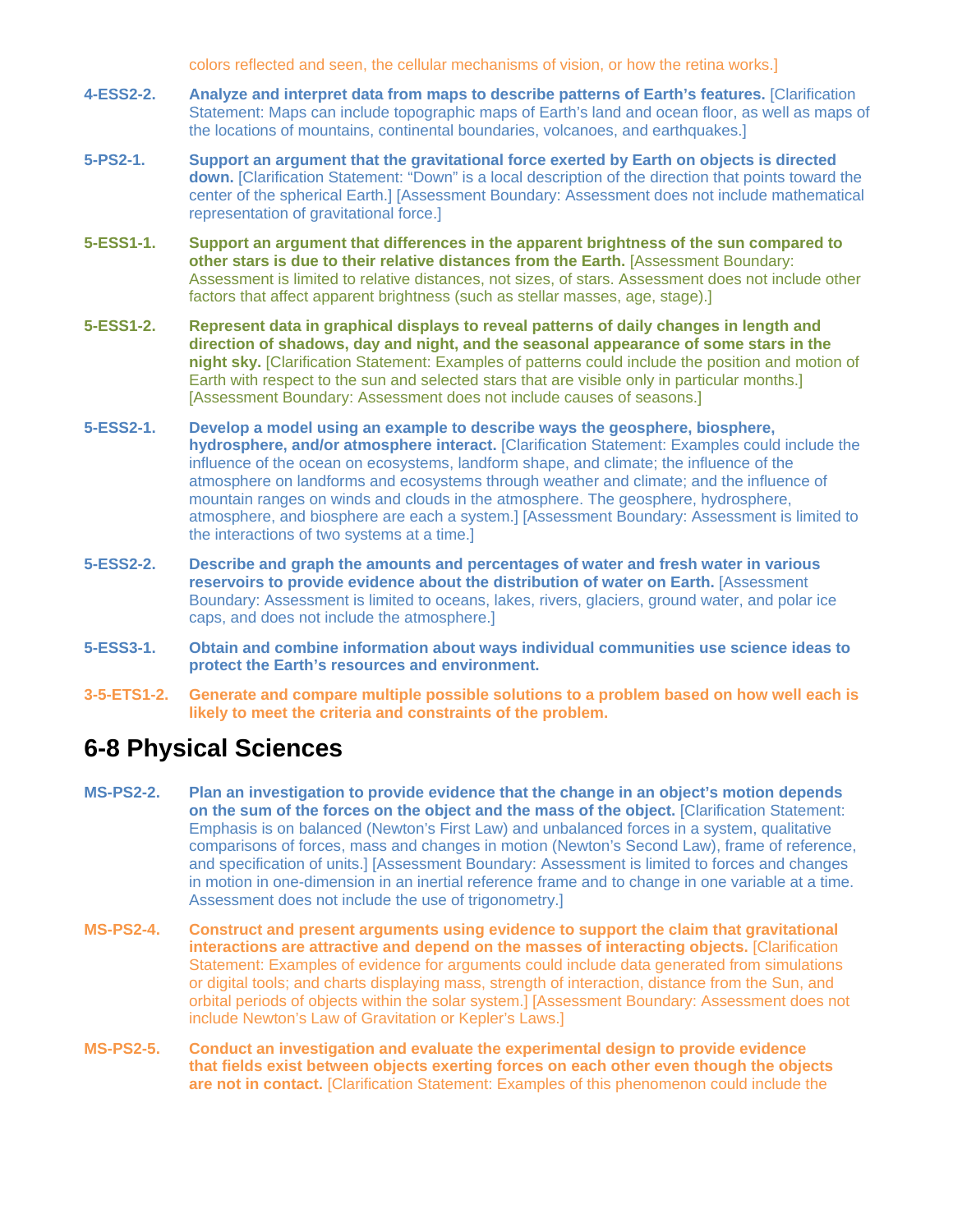interactions of magnets, electrically-charged strips of tape, and electrically-charged pith balls. Examples of investigations could include first-hand experiences or simulations.] [Assessment Boundary: Assessment is limited to electric and magnetic fields, and limited to qualitative evidence for the existence of fields.]

#### **6-8 Life Sciences**

**Alignment of standards in this section is negligible** 

# **6-8 Earth and Space Science**

- **MS-ESS1-1. Develop and use a model of the Earth-sun-moon system to describe the cyclic patterns of lunar phases, eclipses of the sun and moon, and seasons.** [Clarification Statement: Examples of models can be physical, graphical, or conceptual.]
- **MS-ESS1-2. Develop and use a model to describe the role of gravity in the motions within galaxies and the solar system.**[Clarification Statement: Emphasis for the model is on gravity as the force that holds together the solar system and Milky Way galaxy and controls orbital motions within them. Examples of models can be physical (such as the analogy of distance along a football field or computer visualizations of elliptical orbits) or conceptual (such as mathematical proportions relative to the size of familiar objects such as students' school or state).] [*Assessment Boundary: Assessment does not include Kepler's Laws of orbital motion or the apparent retrograde motion of the planets as viewed from Earth.*]
- **MS-ESS1-3. Analyze and interpret data to determine scale properties of objects in the solar system.** [Clarification Statement: Emphasis is on the analysis of data from Earth-based instruments, space-based telescopes, and spacecraft to determine similarities and differences among solar system objects. Examples of scale properties include the sizes of an object's layers (such as crust and atmosphere), surface features (such as volcanoes), and orbital radius. Examples of data include statistical information, drawings and photographs, and models.] [*Assessment Boundary: Assessment does not include recalling facts about properties of the planets and other solar system bodies.*]
- **MS-ESS2-4. Develop a model to describe the cycling of water through Earth's systems driven by energy from the sun and the force of gravity.** [Clarification Statement: Emphasis is on the ways water changes its state as it moves through the multiple pathways of the hydrologic cycle. Examples of models can be conceptual or physical.] [Assessment Boundary: A quantitative understanding of the latent heats of vaporization and fusion is not assessed.]

#### **6-8 ETS: Engineering, Technology, and Applications of Science**

**Alignment of standards in this section is negligible** 

# **9-12 Physical Science**

- **HS-PS2-4. Use mathematical representations of Newton's Law of Gravitation and Coulomb's Law to describe and predict the gravitational and electrostatic forces between objects.** [Clarification Statement: Emphasis is on both quantitative and conceptual descriptions of gravitational and electric fields.] [Assessment Boundary: Assessment is limited to systems with two objects.]
- **HS-PS3-3. Design, build, and refine a device that works within given constraints to convert one form of energy into another form of energy.\*** [Clarification Statement: Emphasis is on both qualitative and quantitative evaluations of devices. Examples of devices could include Rube Goldberg devices, wind turbines, solar cells, solar ovens, and generators. Examples of constraints could include use of renewable energy forms and efficiency.] [Assessment Boundary: Assessment for quantitative evaluations is limited to total output for a given input. Assessment is limited to devices constructed